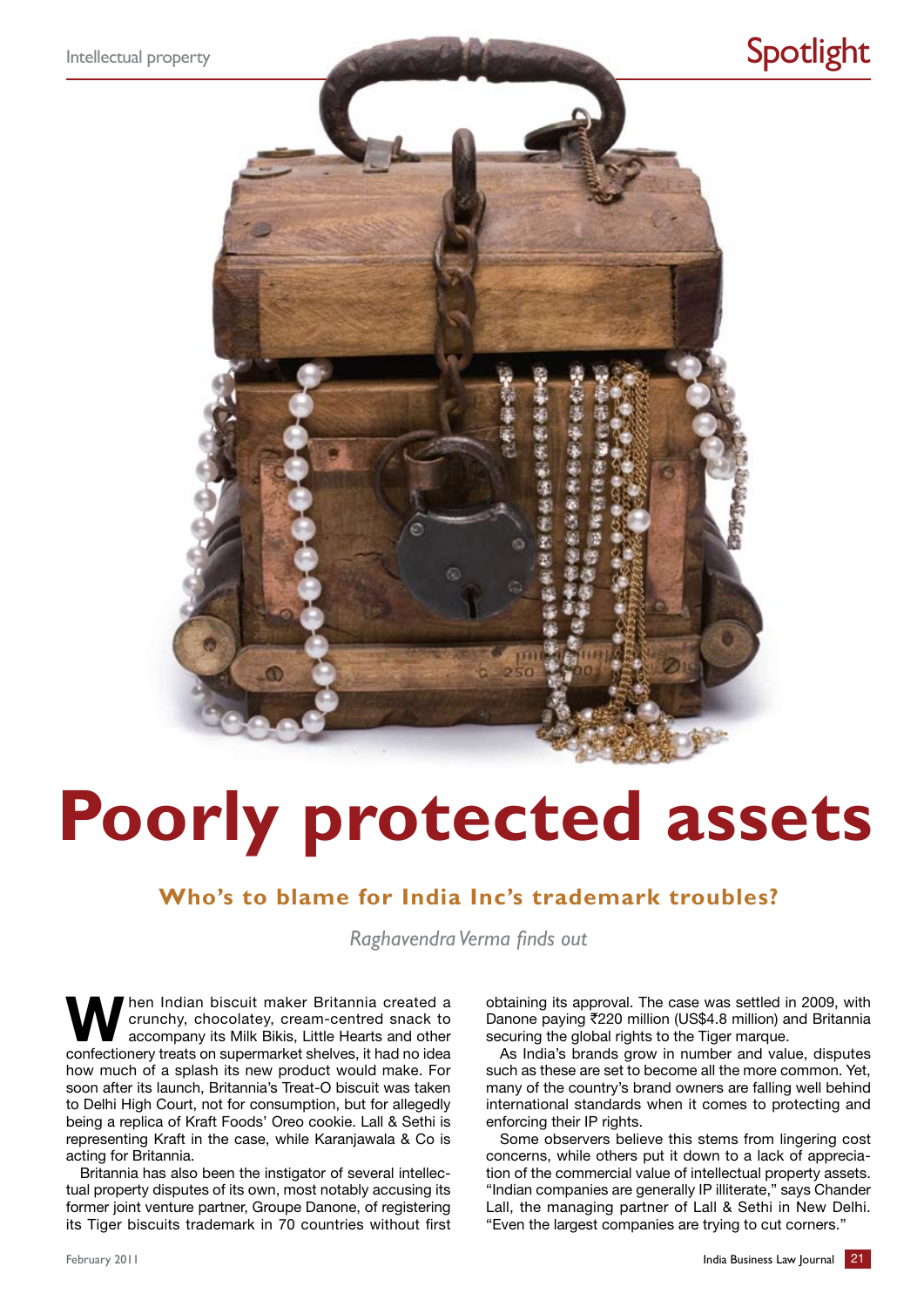### **Highs and lows**

Despite these concerns, trademark activity in India is growing fast. According to the Department of Industrial Policy and Promotion, the number of applications increased by 31% from 2001-2 to 2008-9, in which 130,172 were filed. During the same period, the number of registrations soared by 94% to 102,257.

Future forecasts are also promising. The World Intellectual Property Organization predicts "a continuing geographic shift of innovative activity towards middle-income countries, especially East Asia and India," and reveals that while 14 of the world's top 20 IP offices saw a drop in trademark applications in 2008, "IP offices of many middle-income economies – e.g., Brazil, India and Thailand – experienced a growth in application numbers over the same period."

IP owners, meanwhile, are buoyed by India's forthcoming accession to the Madrid Protocol. The Rajya Sabha, India's upper house of parliament, passed the Trademarks Amendment Bill, 2009, which paves the way for the protocol to be signed and implemented, on 10 August 2010.

"Accession to the Madrid Protocol should now take place in about six months," says Rahul Chaudhry, a partner at Lall Lahiri & Salhotra. "However, knowing my country and my people, it'll be at least a year."

India's IP laws are also being overhauled. "Our IP laws had retarded growth but now we are trying to catch up by making amendments to the Copyright Act, patent laws and the trademark rules and regulations," says Lalit Bhasin, the managing partner of Bhasin & Co in New Delhi.

So, with trademark activity accelerating, international conventions being implemented and domestic legislation being updated, what is holding Indian rights owners back?

### **The usual suspect**

India's notoriously overburdened judiciary makes an easy scapegoat. Yet, observers do not believe it is a major contributor to the problem. Pravin Anand, the managing partner of Anand and Anand, highlights the huge strides that have been taken to expedite the passage of IP cases (see *Keeping pace with the courts*, below).

Practitioner's perspective

## **Keeping pace with the courts**

India's new brand of high-speed justice has caught some IP litigants off guard. Pravin Anand offers a few survival tips

Delhi High Court is widely regarded as the most IP-savvy court in India. As a result, it attracts almost 70% of the country's IP litigation. But until relatively recently, the typical duration of a case was three to five years, sometimes longer. In the country's other courts, the situation was often worse.

However, a time revolution brought on by a combination of factors has swept away many of the delays. Delhi High Court is now granting orders for the disposal of lawsuits in just a few months.

The impetus for change came in part from the Supreme Court. While hearing a patent infringement suit (*Bajaj v TVS*), the Supreme Court stated: "In our opinion, in matters relating to trademarks, copyright and patents … the final judgment should be given normally within four months from the date of the filing of the suit."

Since then, Delhi High Court has passed four-month orders on no less than 20 occasions. Even if the entire trial takes an additional four to six months, it still means that lawsuits are being disposed of in less than a year.

The dramatic improvement was made possible by the following developments:

1. Amendments to the Code of Civil Procedure in July 2002 rationalized court procedures and abolished wasteful processes.

- 2. Improved docket management by judges, and a concerted drive to reduce the delays.
- 3. The conversion of Delhi High Court to an "e-court". This involved scanning millions of documents so that they are readily available to judges at the click of a button.
- 4. The recording of evidence before a local commissioner, such as a retired judge, in an executive centre so that the clutter of a formal court is avoided.
- 5. Supreme Court orders that created the expectation that IP lawsuits would be disposed of within such a time frame.

### **Keeping pace with justice**

Operating in a world of high-speed litigation is not always straightforward. Plaintiffs who miss the deadline for filing their documents may find that they can't file them at all. The law has been modified to facilitate the filing of documents right up to the stage of cross-examination, but at every step, anyone who misses a deadline is required to provide a detailed explanation and may face a hefty fine.

Another problem is that the number of witnesses is limited, and if a particular witness is not present for cross-examination on a scheduled date, their evidence might be disregarded.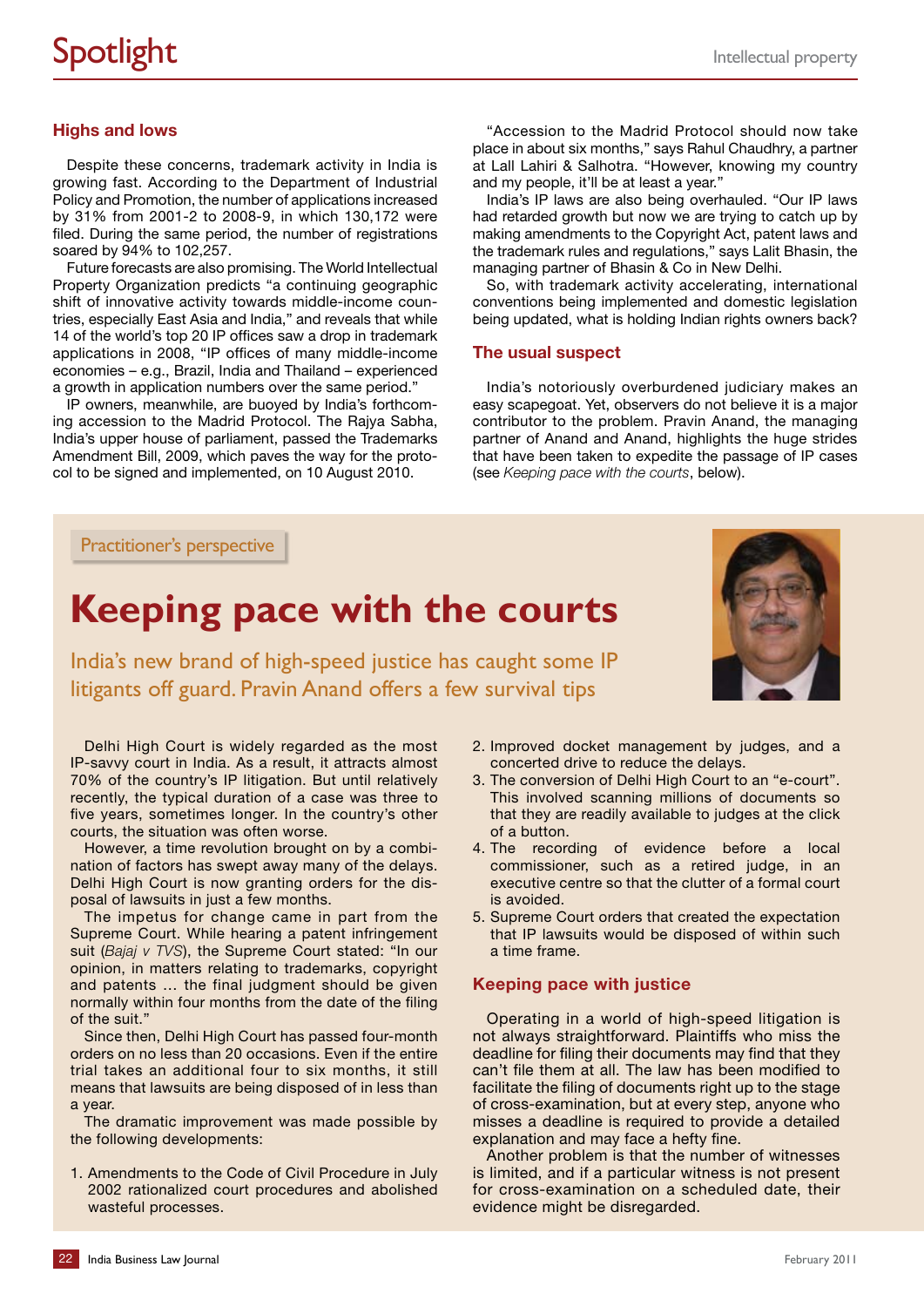Latha Nair, a partner at K&S Partners, meanwhile, praises the Indian courts for being progressive. "The kind of [judicial] precedence we have in India is very helpful for plaintiffs to enforce their rights," she says.

Smaller Indian companies have traditionally shied away from the courts due to fears of financial insufficiency. But Manish Saurastri, a partner at Krishna & Saurastri, urges them to take action, arguing that the risk of litigation is one worth taking since most IP cases are settled at the interim stage.

### **Inadequate IP infrastructure**

Another possible culprit is the Trade Marks Registry, where a shortage of staff has led to severe backlogs. When India joins the Madrid Protocol, the registry could be flooded with domestic and international applications, placing additional strain on a system that is already at breaking point.

Disruptions online are further evidence of sluggish infrastructure. Karnika Seth, the managing partner of

This may appear rather harsh, but it is simply a consequence of high-speed justice. Plaintiffs are expected to be completely prepared with their pleadings, documents and witnesses at the beginning of the trial so that they do not falter during the ensuing rollercoaster ride.

### **Survival tips**

Plaintiffs are advised to have all of their original documents to hand at the start of a case. Foreign companies should pay particular care because Indian courts place a greater emphasis on original documentation than courts in many other countries.

Under the Indian Evidence Act, 1872, original documents are deemed to be primary evidence. Fighting a case on secondary evidence alone is laborious and risky. In order to meet the challenge of producing originals, the best approach is to limit the number of documents presented to those that are strictly necessary to prove the case.

One strategy is to file them in the first legal proceeding and take certified copies from the court to present in subsequent lawsuits. Another strategy is to file photocopies and produce originals at the time of exhibit marking by a witness.

### **Interim injunctions**

In patent infringement actions, filing an application for the grant of an interim injunction makes very little sense. Interim injunctions are rarely granted and tend to delay the fast movement of the lawsuit. The one exception is when a product has yet to be launched. In such cases it is often possible to get a status quo order on evidence that another party is on the verge of launching an infringing product. This has been achieved in several patent matters recently.

In trademark matters, problems may arise when defendants file invalidity proceedings before the Seth Associates, says that although there is an option for e-filing, and even a provision for checking a registration's progress online, half the time the Trade Marks Registry's website doesn't work.

India's trademark registration process is relatively cheap at just  $\bar{z}3,500$  per application, but it is by no means straightforward. The entire procedure can take up to three years, during which time bureaucratic obstacles frequently arise. "Officers [at the registry] raise flimsy objections and then take six months to grant hearings," says Ramanathan Purushothaman of Meta Yage IP Strategy Consulting. "Sometimes notices are sent to wrong addresses, and due to these delays, clients often lose interest in processing the files."

### **Lack of foresight**

Poor infrastructure isn't the only problem. Many Indian companies are still reluctant to loosen their purse strings to protect their intellectual assets. Nitin Sen, the managing partner of Lexcellence, explains that instead of engaging

Intellectual Property Appellate Board, which alone has the jurisdiction to hear rectifications. If an infringement suit has been fast-tracked, the invalidity proceedings are likely to move at a slower pace and may affect the disposal of the infringement action before the high court.

The suit, in all probabilities, may even be stayed under the provisions of secton 124 of the Trade Marks Act. Thus, complex jurisdictional issues often arise when there are multiple proceedings pending before different courts and forums. The priorities afforded to different forums in terms of when they should stay their hands in preference to others, is still a grey area.

Consequently the interim injunction still plays an exceptionally important role in trademark matters.

### **Key issues for litigants**

A number of other issues should be borne in mind by those undertaking IP litigation in India. They include: the authority to sign the pleadings and institute legal proceedings; the territorial jurisdiction; the likelihood of delays and the possible suppression of material particulars by an opposing party. In addition, surveys have shown that technical defences have increased in importance over the years as courts have become better informed about IP issues.

With good preparation before launching legal proceedings, IP owners can now take advantage of the benefits of high-speed justice. Delhi High Court is a model for this and it is hoped that the country's other courts will adopt similar standards of excellence.

*Pravin Anand is the managing partner of Anand and Anand. He can be contacted at pravin@anandandanand.com or by telephone on +91 11 2435 1749.*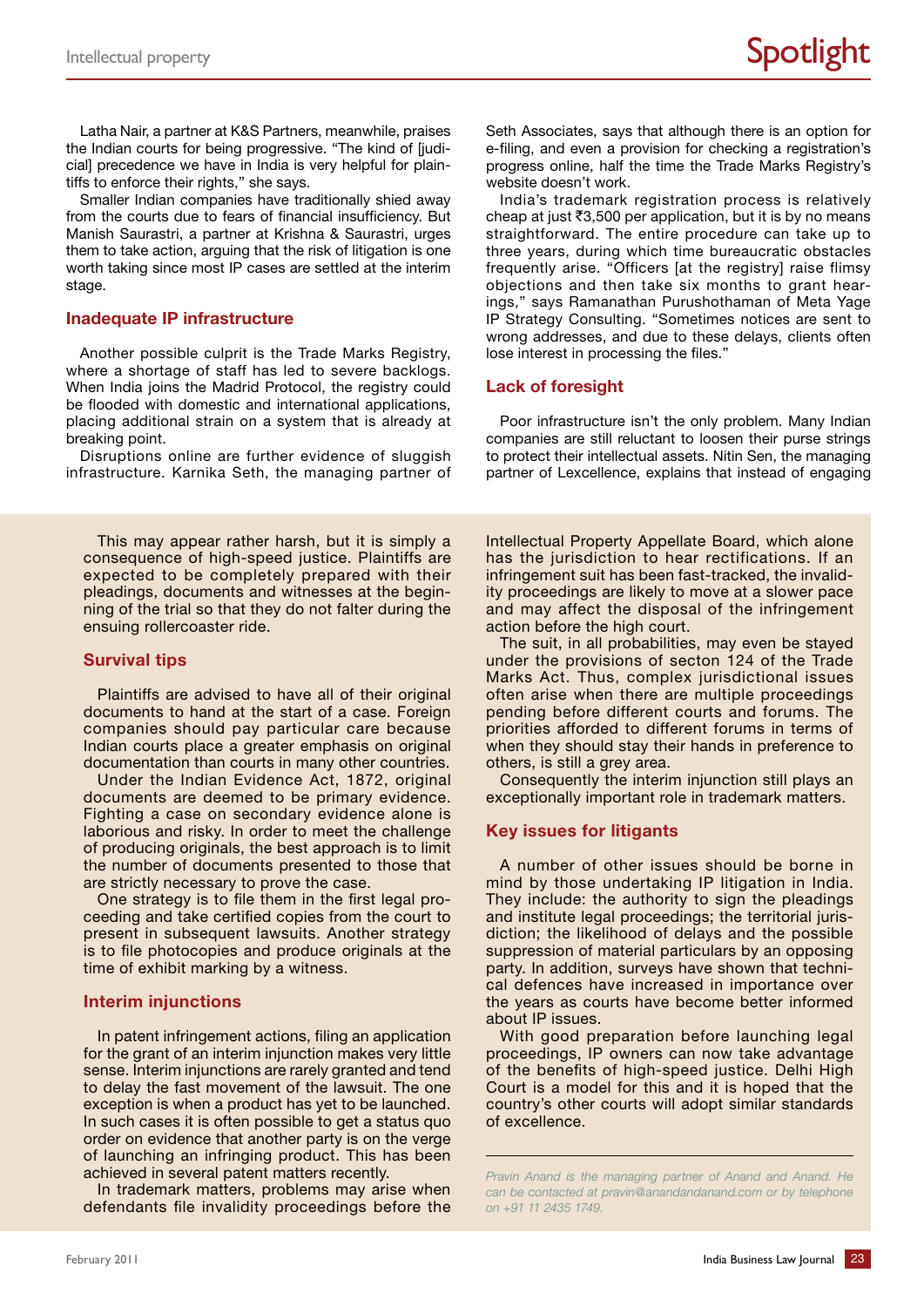Indian companies are generally IP illiterate

Chander Lall Managing Partner Lall & Sethi



financial experts, brand development specialists and IP lawyers to audit their trademarks, brand owners are often approaching a single professional, if any at all, for guidance.

IP practitioners also lambast Indian companies for their lack of foresight and haphazard approach to trademark protection and enforcement. All too often, preventative measures are nowhere on the agenda and IP-related issues are raised only once the damage has been done.

Gunjan Dhoreliya, the managing partner of Zeus IP, says IP owners in India have a negative attitude to protection because they are often sceptical about the potential value of their brands. "Only when the mark does well do they want to protect it," she says, "but by then there are many infringers in the market." Furthermore, "the delay in enforcing a trademark harms the case in a court of law".

Ameet Datta, an IP partner at Luthra & Luthra, echoes this concern, adding that the lack of understanding and appreciation of the commercial value of intellectual property, especially among small and medium-sized enterprises (SMEs), is a key driver of infringement. "They don't see the commercial advantage because they are unable to link it to licensing opportunities", he says.

Educating companies about the government's tax exemptions on IP expenditure is one of the tools being used by lawyers to encourage action on the part of their clients. Amarjit

> Accession to the Madrid Protocol should now take place in about six months Rahul Chaudhry

Partner Lall Lahiri & Salhotra



Singh, the managing partner of Amariit & Associates, for example, tells his SME clients that they would be better off spending their money on IP protection than losing it in tax.

The tax exemption, however, does not apply to investments in the protection of trademarks overseas. Nor has it succeeded in bringing all of corporate India's IP housekeeping up to scratch.

### **Fighting fires**

Sunita Sreedharan, an advocate at SKS Law Associates, recalls a case where she discovered more than 1,000 unregistered trademarks during a routine IP audit at a

# **Lost for words**

**Many trademarks are rendered virtually unenforceable as a result of weak conception or poor drafting**

When registering a trademark, choosing the right words is extremely important. Weakly drafted marks are difficult to enforce. But all too often, marketing teams prevail over their colleagues in the legal department in the universal tussle over trademark conception and protection. "Marketing always wants a descriptive trademark [like Low Fat], and lawyers prefer a distinctive one [like Rolex or Xerox]," says Chander Lall, the managing partner of Lall & Sethi. "So there is always a conflict" (see *Trademark troubles at India Inc*, page 25).

According to Pravin Anand, the managing partner of Anand and Anand, Indian companies that register generic or descriptive trademarks are often totally oblivious to the huge investments that are required to protect and enforce such weak marks. And that's if they can be protected at all.

In 2009, for example, Delhi High Court refused to grant a permanent injunction preventing the Gujarat Co-operative Milk Marketing Federation (GCMMF) from using the term "Sugar Free" on its frozen dessert range.

The trademark Sugar Free is owned by Cadila Healthcare and has been used since 1988 to market an artificial sweetener. But the court decided that "Sugar Free" is a well-known expression that has achieved a secondary meaning in respect of sugar substitutes in India. It concluded that the GCMMF was "not using the mark in a trademark sense, but merely as a common descriptive adjective".

Similarly, in 2010 the same court refused to grant an injunction banning the use of the term "Low Absorb" by Agritech Foods. The injunction was sought by Marico, which owns the trademark Losorb. The court criticized the trademarking of derivatives – or misspelt versions – of common descriptive expressions, demanding that such behaviour "must be struck down with a heavy hand".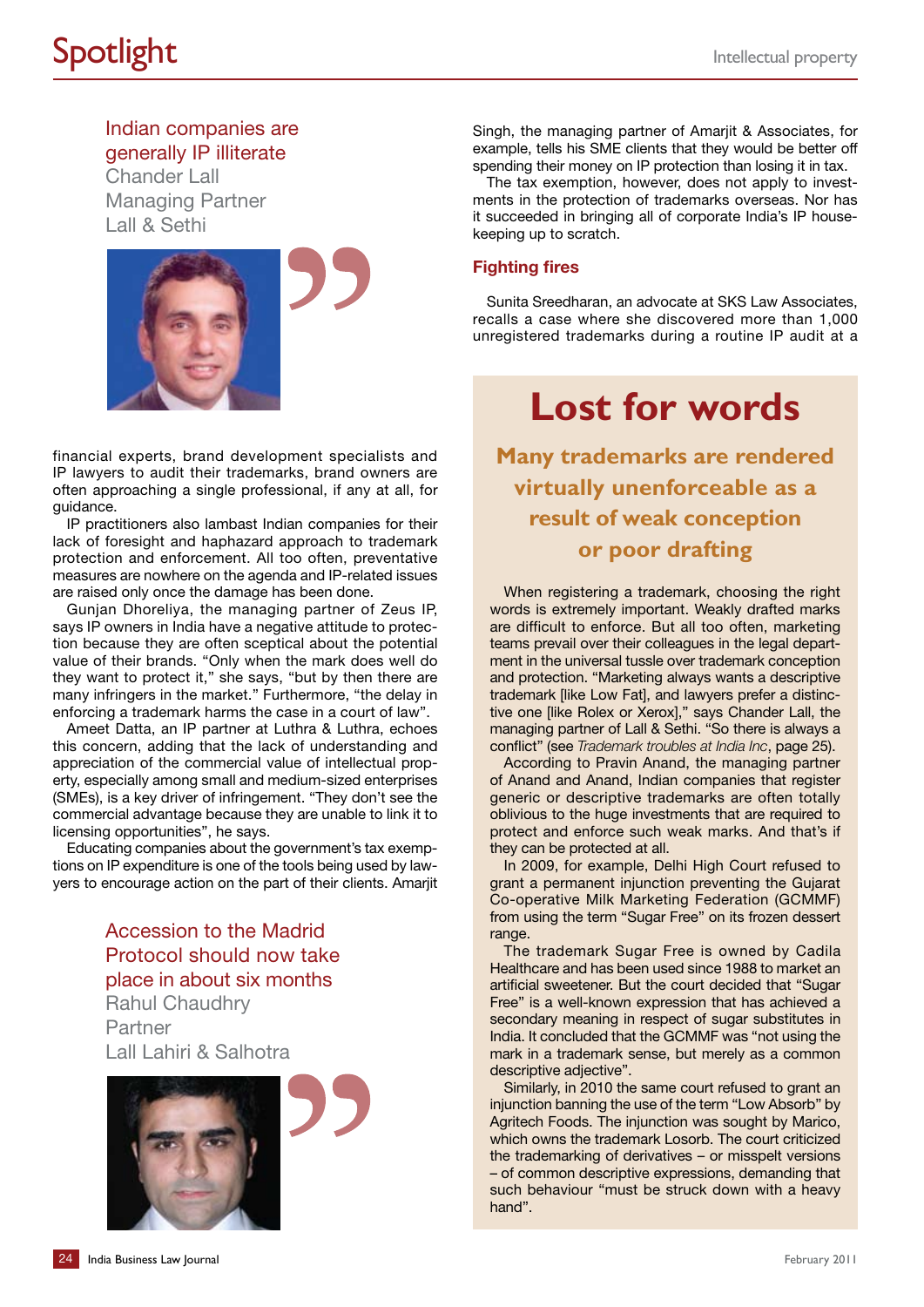12-year-old seed production company. While advising the organization on a related matter, SKS carried out an IP audit and stumbled upon the marks and various other unregistered intellectual property assets.

To remedy the situation without incurring heavy costs, SKS helped the company establish an in-house IP cell with a full-time lawyer to take care of its routine trademark and copyright filing. Furthermore, to avoid a sudden flood of processing fees for all the trademark applications, certain marks were prioritized over others. "The incident changed the outlook of the company and now it is more alert and aware," she says.

According to Mohan Dewan, the managing partner of RK Dewan & Co, such ignorance of brand value is prevalent even among Indian financial institutions. "Only recently, and with a great amount of effort, have I been able to sell the idea to banks that brand is an important asset as it never depreciates," he says.

"Every other day we get cases where companies have problems protecting their trademarks and we are firefighting," adds Dewan. "I have to almost plead with clients to get their marks registered and mostly their response is: 'We will see in the future'."

### **Tackling internal problems**

Inappropriate corporate structures is another factor that can impede the enforcement of intellectual property rights. For example, as Lall explains, trademarks are often controlled by a senior team in head office, ostensibly because of the high value the company attaches to them. However, this barricaded control can disenfranchise local legal departments, meaning that the employees who are bestplaced to tackle infringements are inadvertently kept away from the action.

Similar problems arise when shareholders keep trademark ownerships in their own names, or when there is a lack of clarity over the ownership. "Sometimes there are many [affiliated] companies using the same mark without a clear understanding as to which one owns the brand," says Neel Mason, the managing partner of Mason & Associates. "This becomes a problem when legal action has to be initiated against an infringer, or even during the valuation of one of the companies or the mark itself."

Only when the mark does well do they want to protect it Gunjan Dhoreliya

Managing Partner Zeus IP



### **Knowing your friends**

As with many crimes, the perpetrators of IP abuses are often known to their victims. According to Dewan, the most likely infringers are distributors or former employees of the trademark owner. "I have cases where ex-distributors of various companies registered their marks," he says. "We try to get them back with threats [of legal action] and even filing suits, but the cost of that is several hundred times more than filing an application.'

Indeed, until a few years ago it was commonplace for importers, local distributors and even Indian joint venture partners to register the trademarks of international companies in their own name and claim the ownership on the basis of local use, says Abhai Pandey, a partner at Lex Orbis.

Even when your employees and business partners aren't conspiring against you, you can't necessarily count on their support. When enforcing trademarks by removing counterfeits from stores, many companies have faced unexpected opposition from their own sales teams. "I have had several cases where sales teams have opposed legal action against infringers," says Lall. "They argue that after a raid, the shopkeepers become hostile and the salesmen can't go back to the markets.



### Trademark troubles at India Inc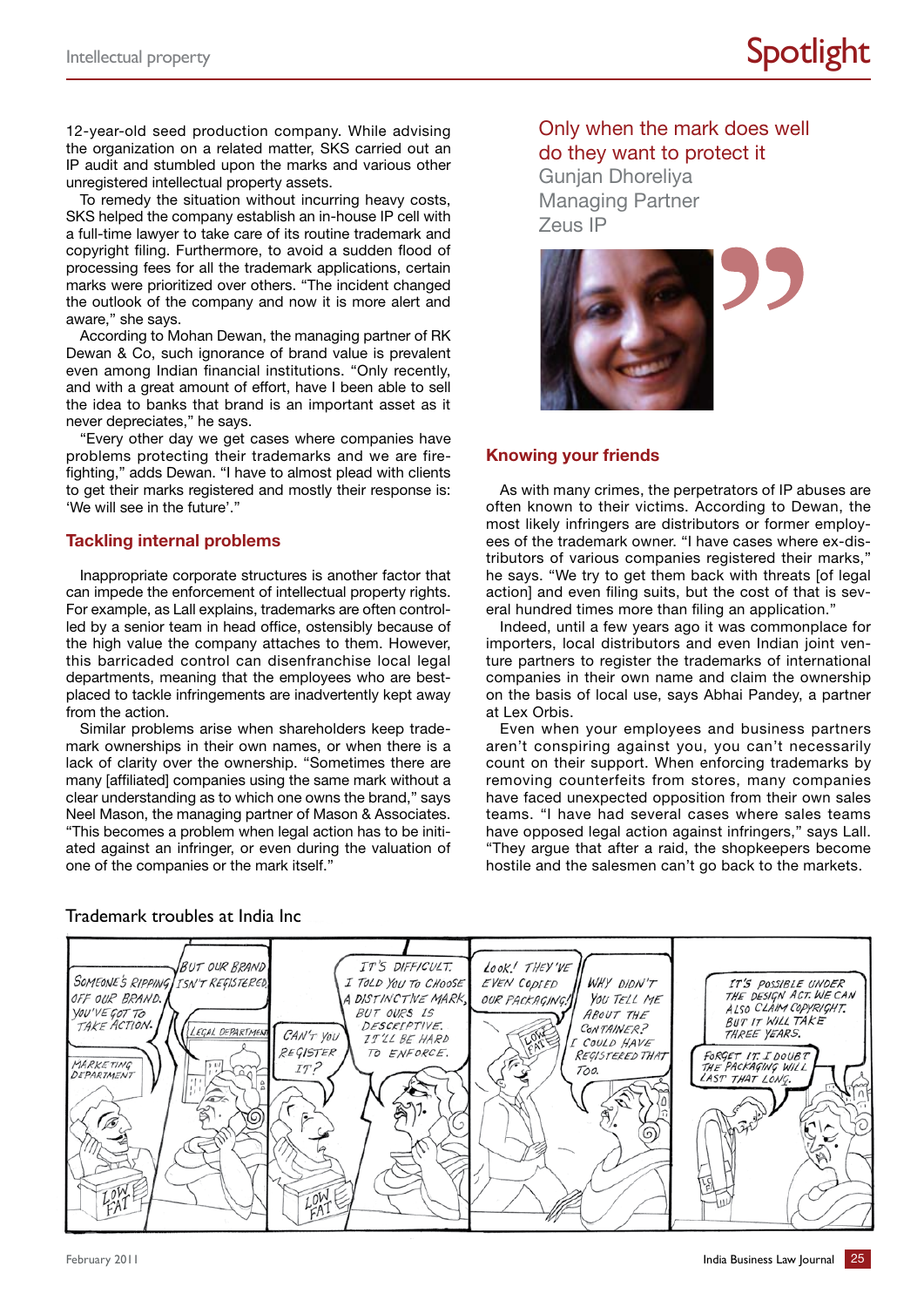

# Trademark<br>Trailblazers<br>in India

**February 12 Novotel Mumbai Juhu Beach Mumbai, India** 

Join INTA in bustling Mumbai, India on Saturday, February 12 for its first-ever forum designed to expose Indian brand owners to international trends in trademark law while offering them a cutting-edge in the global brand competition.

Meet and network with leaders of the trademark community and receive valuable brand building techniques for strengthening trademarks. At Trademark Trailblazers in India leading experts will discuss:

- Best practices in brand management strategies  $\bullet$
- Developments in trademark rights management for the sports and entertainment industries ٠
- New trends in protecting geographical indications  $\bullet$
- Implications of advancements in the virtual world
- Considerations in parallel import issues
- Global standards of registration via the Madrid Protocol

Learn more and register now at www.inta.org/go/mumbai2011!